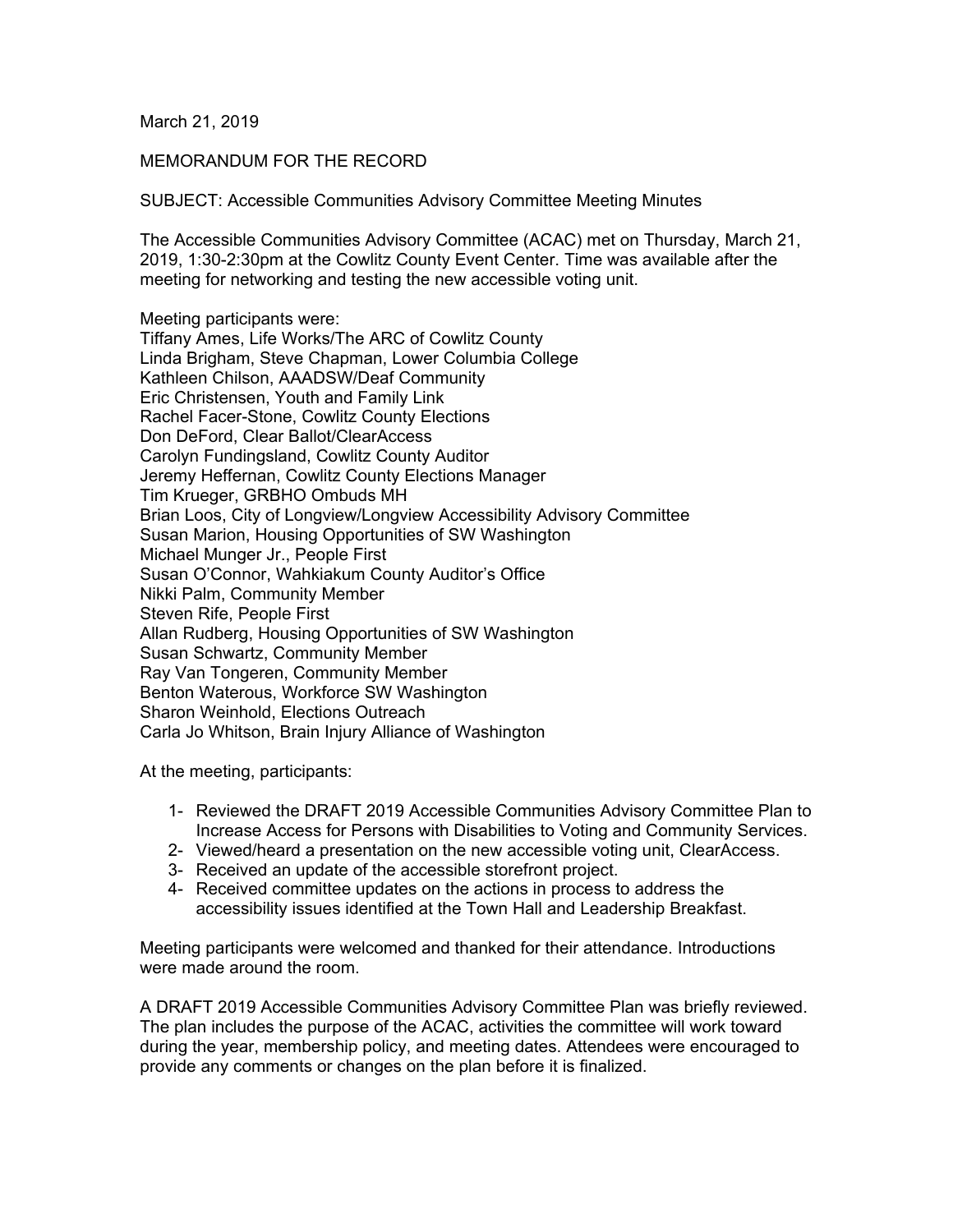Jeremy and Don demonstrated the many enhanced features of the new accessible voting unit, ClearAccess. The unit, which uses off-the-shelf equipment (computer and printer), makes voting very accessible to those who have visual, hearing, physical and/or developmental challenges. It can read the ballot at various speeds and show the ballot with different backgrounds and colors. The unit makes it clear that the voter can vote all or only a few races, and changes can be made prior to finalizing and printing the ballot. Once the ballot is printed, it looks the same and is included with all other ballots. During an Election, the unit will be available to anyone who would benefit from using it, including those who register on Election Day. When mandated, the system can be programmed to read other languages. A half dozen people took the time after the meeting to test the unit and vote a ballot.

The ACAC received grant funding from the Washington State Governor's Committee on Disability Issues and Employment for new storefronts on the second floor of the County Administration Building, for the Auditor's, Assessor's, and Treasurer's offices. The old doors were awkward and heavy, which made it difficult for the elderly and people with disabilities to enter the offices to do their business. The new storefronts were completed in February 2019. The new doors with automatic door openers improve safety and help all people gain easy entry to these offices so they can conduct their business. Thank you to the Governor's Committee for the funding to allow the new storefronts to be installed.

The Governor's Committee hosted a Town Hall meeting and Leadership Breakfast in November 2018. The meeting and breakfast were well attended. Three issues were identified for action and work groups were formed to address those issues. The three workgroups were given an opportunity to give an update on what they are doing.

The issues:

1- Given the need to improve disability networking, what would the first steps be in building a community education and resource system?

2- Building upon the need to decrease the service gaps, how might a volunteer program be developed and coordinated?

3- To improve the safety of pedestrians, how could the timing on crosswalk signals be changed to provide additional time for a safe crossing?

The committees for the first and second issues have met several times, and have met with each other. The committees found that there are many resource listings available in the community; almost every agency has one. A major difficulty is that they are hard to keep current; programs and people change constantly. The committees focused on Washington 211; many SW WA agencies are already included in 211. It has a call center with area specialists. It is accessible online, by phone or app. 211 is looking to get 24/7 phone support. They have major listings for food, housing, energy, health, and family. There is a data/reporting mechanism to see what else is needed, and they are willing to add other areas. They update the listings every year, and organizations can make changes themselves or ask 211 to make changes whenever a change is needed. The committee is encouraging and willing to help agencies not currently included in 211 to get included. The committee also is asking agencies to use 211. Anyone who wants additional information or materials can contact the committee.

The committee for the second issue is exploring ways to include volunteer opportunities in the listings. The email list for the agencies included in 211 could be used to get the